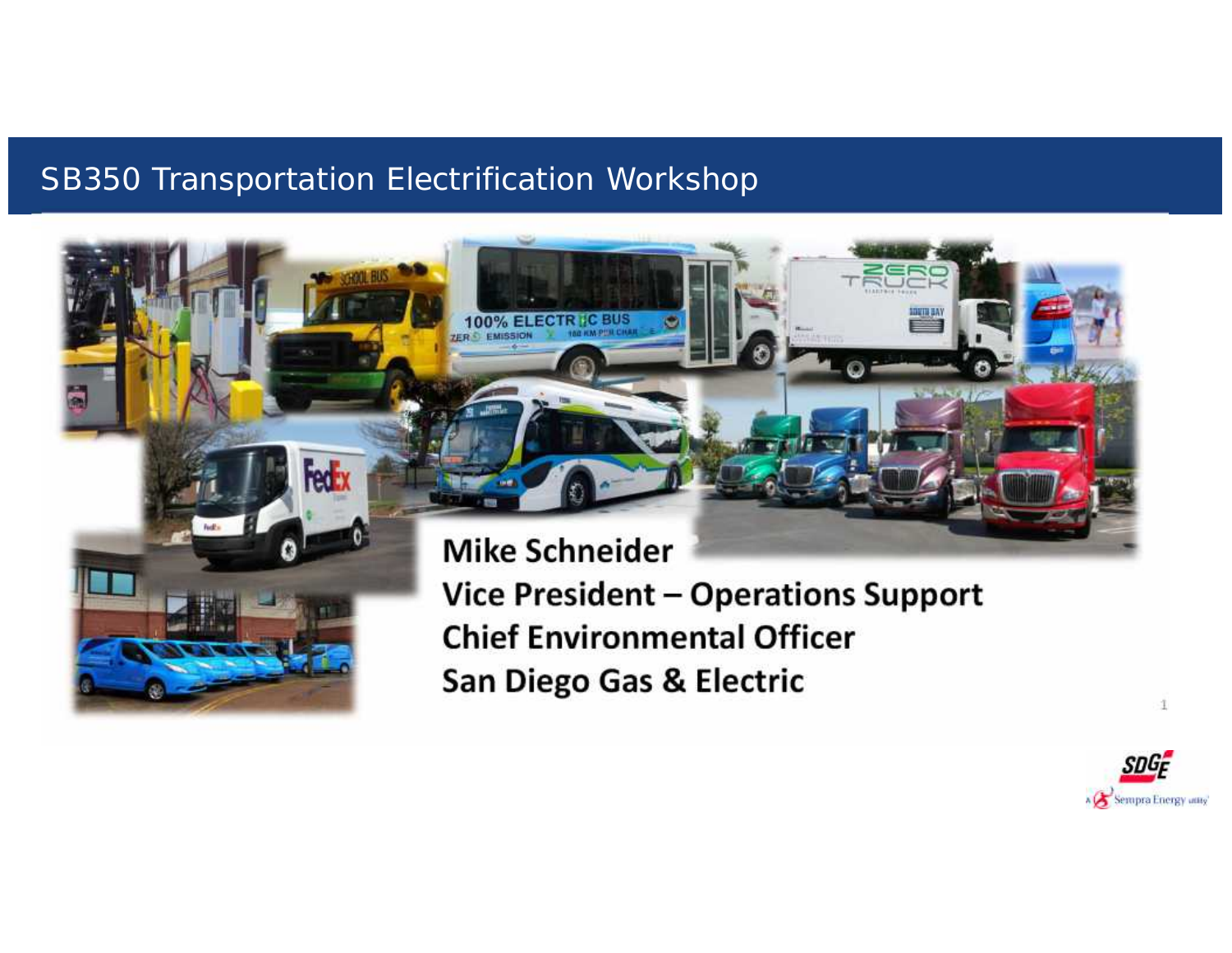## Overview – Accelerate Widespread Transportation Electrification

*Address state goals and policies through a Balanced, Public-Private Partnership, while also efficiently integrating transportation electrification loads with the grid*

- **1) Focus on goals and guiding principles –** flexible and expedient regulatory framework where utility proposals address customer-specific needs and technology solutions
- **2) Provide funding certainty** 3 to 5 year programs signals the market and creates certainty, encouraging competition, innovation and investment
- **3) Optimize use of grid** provide benefits to ratepayers by integrating renewable energy resources and improving grid utilization through rate designs, utility infrastructure and technology solutions
- **4) Consider a "customer-led" approach**

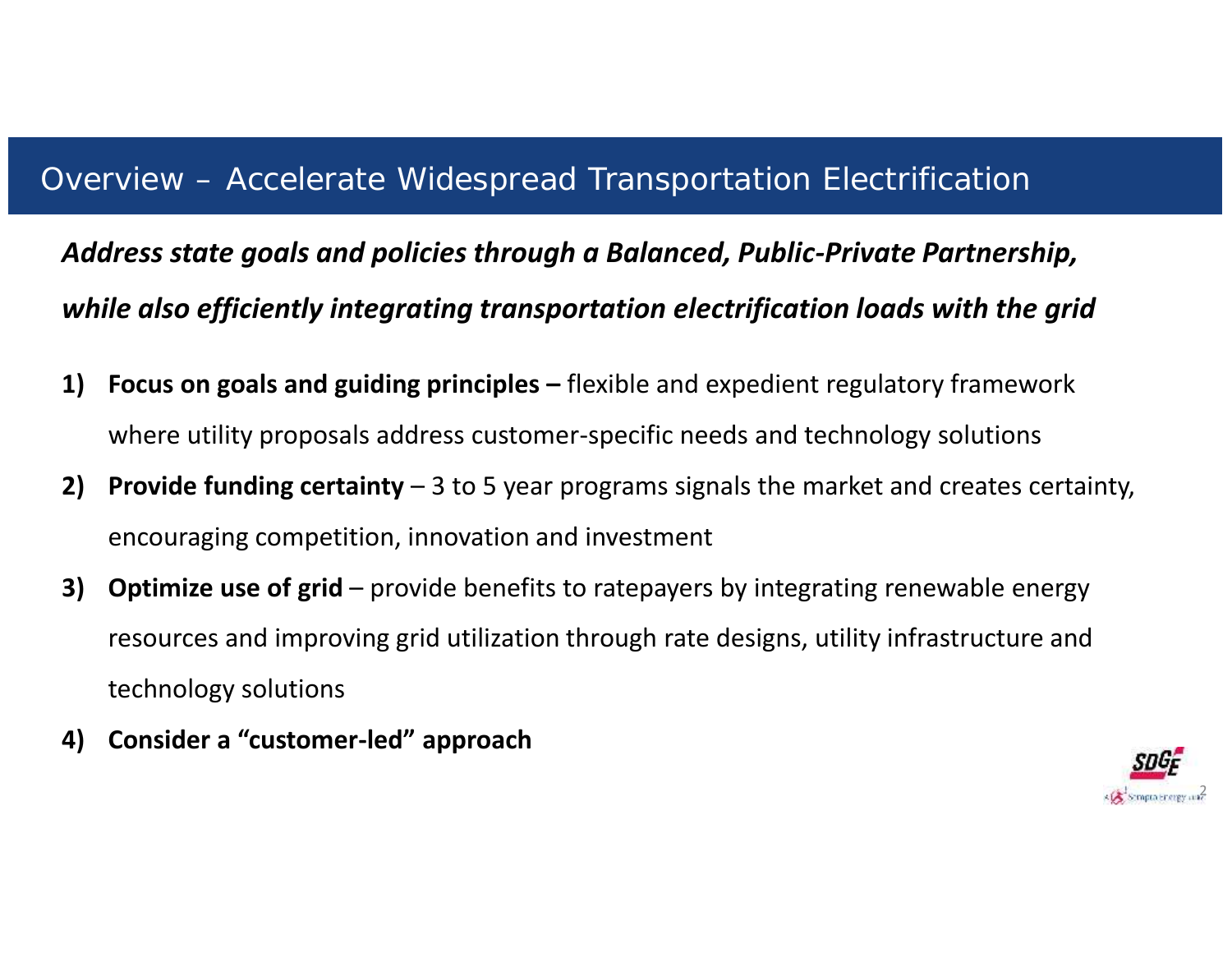# 1) Focus on Goals and Guiding Principles

## **Commission's guidance should focus on goals and guiding principles**

- Priorities should be based on near-term and long-term cost-effective opportunities that meet the objectives of SB350
- Utility proposals will address customer-specific needs and technology solutions
- Allow utility proposals to explore
	- o Specific transportation segment solutions
	- o Resources to help customers overcome adoption barriers and seize opportunities
	- o Comprehensive educational responsibilities with all stakeholders

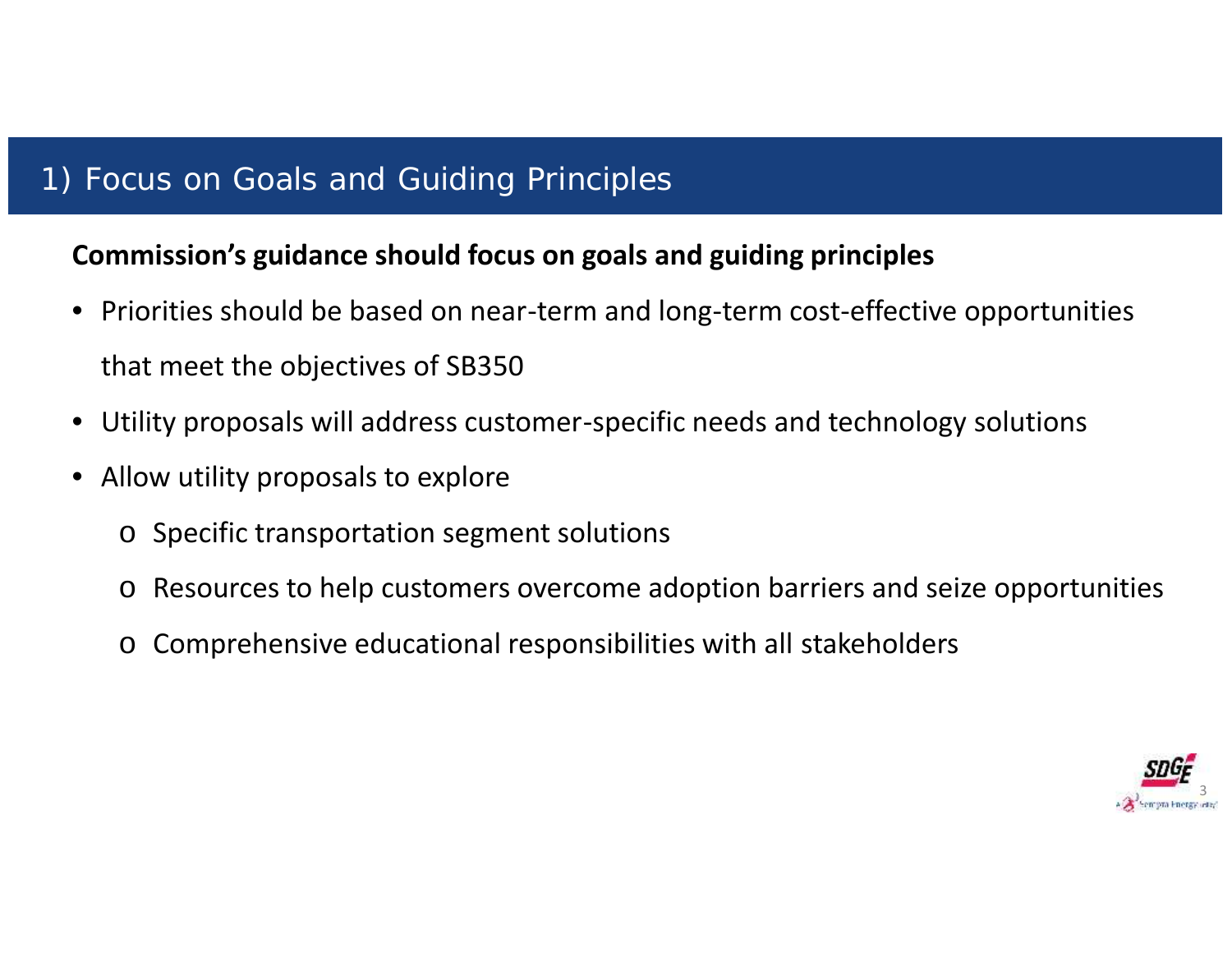# 2) Provide Program Funding Certainty

#### **A 3 to 5 year program horizon provides certainty and minimizes investment risk**

- Fits well with commercial customer business planning cycles
- Allows programs to leverage all diverse funding resources
- Accommodates customers who are required to competitively bid out projects
	- o Encourages cost competitiveness
	- o Stimulates innovation
	- o Attracts investment
- Provides lead time for the market to ramp-up, helping those who may not be able to immediately take advantage of today's opportunities

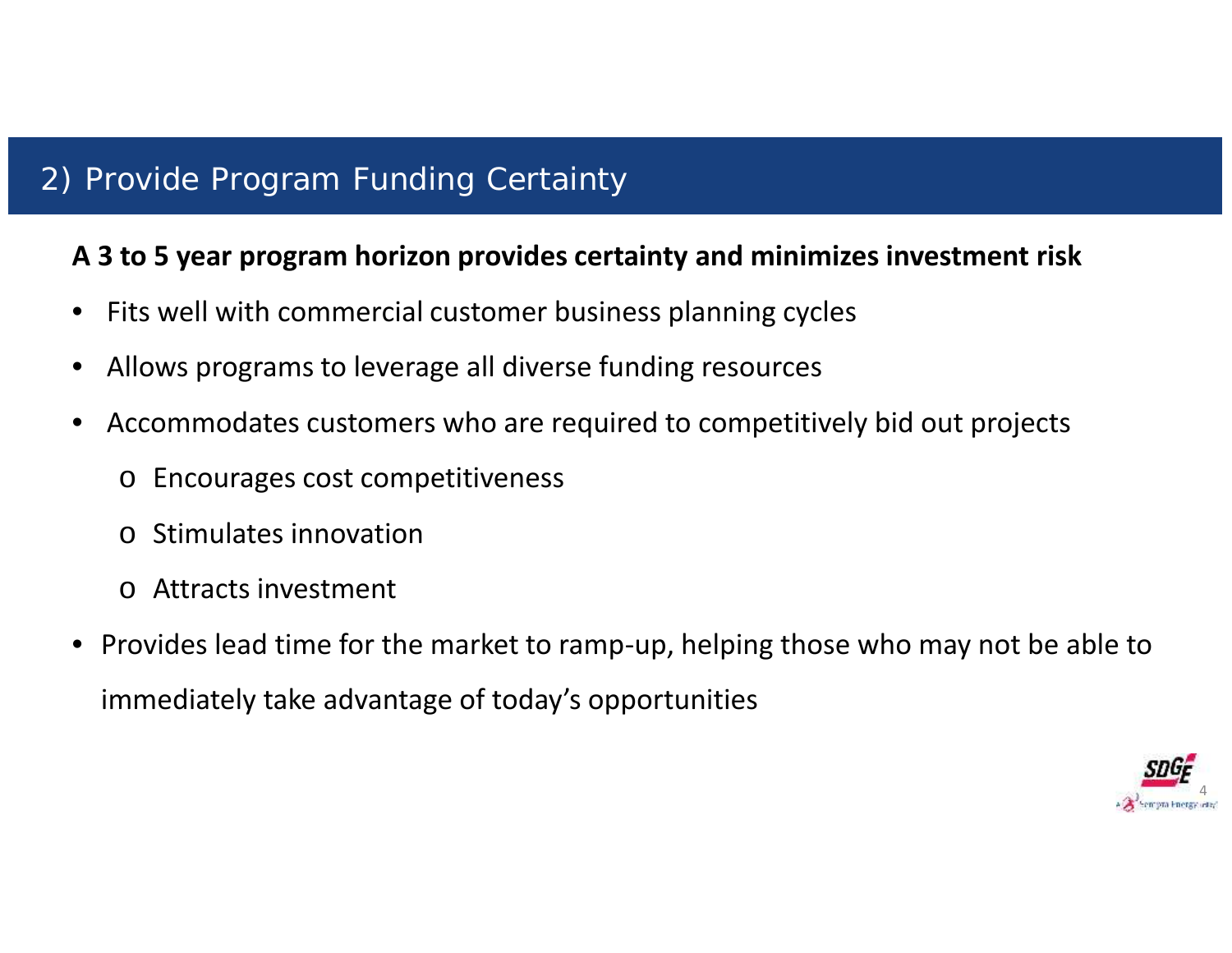# 3) Grid Optimization

**The efficient integration of transportation electrification loads with the grid provides net benefits to all ratepayers**

- Avoids capital improvements to the system and fossil fueled power plants
- Integration of renewable energy resources, and improved utilization of the grid by moving loads to off-peak hours of the day

## **Utility proposals should explore**

- Innovative rate designs
- Load management automation  $-$  enabling technology solutions
- Utility infrastructure engineering designs and metering options
- Additional ways to the minimize initial and operating costs to customers

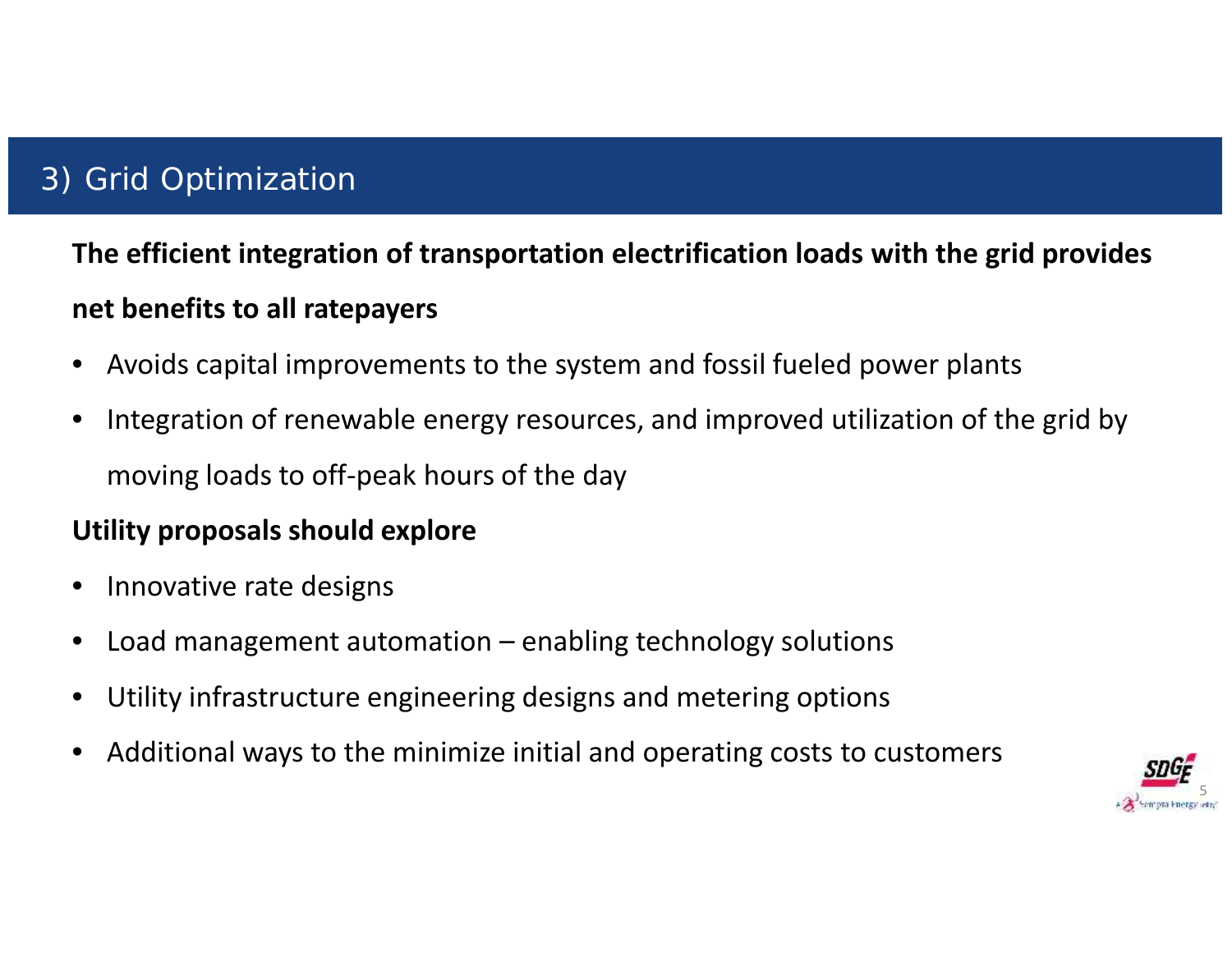## Explore Innovative Rate Designs – Examples

#### **EV Rate and Technology Study (2011 to 2013) – Impact of 3 experimental EV rates**

• TOU prices incentivize EV drivers to shift loads to off-peak hours

#### **Vehicle-Grid Integration (VGI Pilot Program) Rate (Decision 16-01-045)**

• Pilot features a day-ahead hourly rate reflecting grid conditions and the cost of energy

#### **Residential Pilot Rate 3 (Approved February 2016)**

• Day-ahead hourly rate reflecting grid conditions and the cost of energy available to residential pilot participants (includes a \$10/month fixed charge)

## **2016 GRC Phase II Proposed Rate (Filed Dec 2015)**

- TOU period proposal including proposed Super Off-Peak period for all customers
- A C&I cost-based rate option with distribution demand charges recovered through a modified non-coincident demand charge which includes an exemption for demand during super Off-Peak period

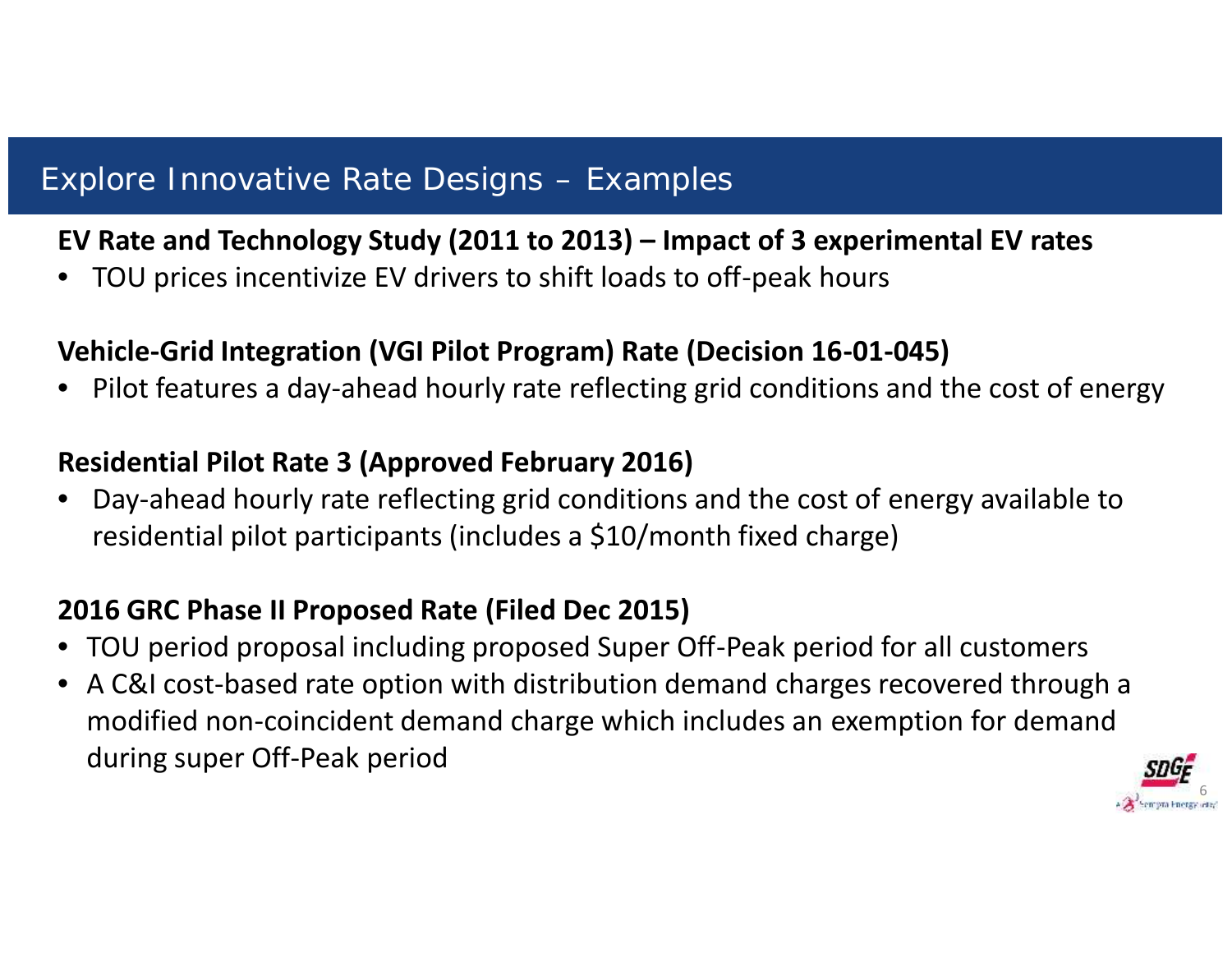## 4) Consider a "Customer-Led" Approach

#### **Customer needs are unique and varied – proposals should include customer buy-in**

- Total cost of ownership focused, and technology agnostic
- Operational requirements alone lack load-shifting incentives to customers
	- o Rate design with enabling technology
	- o Transportation options, including battery ownership models
- Resources to help customers overcome adoption barriers and seize opportunities
	- o Expertise and funding to help identify and apply for relevant grant opportunities
	- o Utility resources to assist with total cost of ownership analysis
	- o Help commercial customers broker their Low Carbon Fuel Standard credits
	- o Targeted, comprehensive education programs